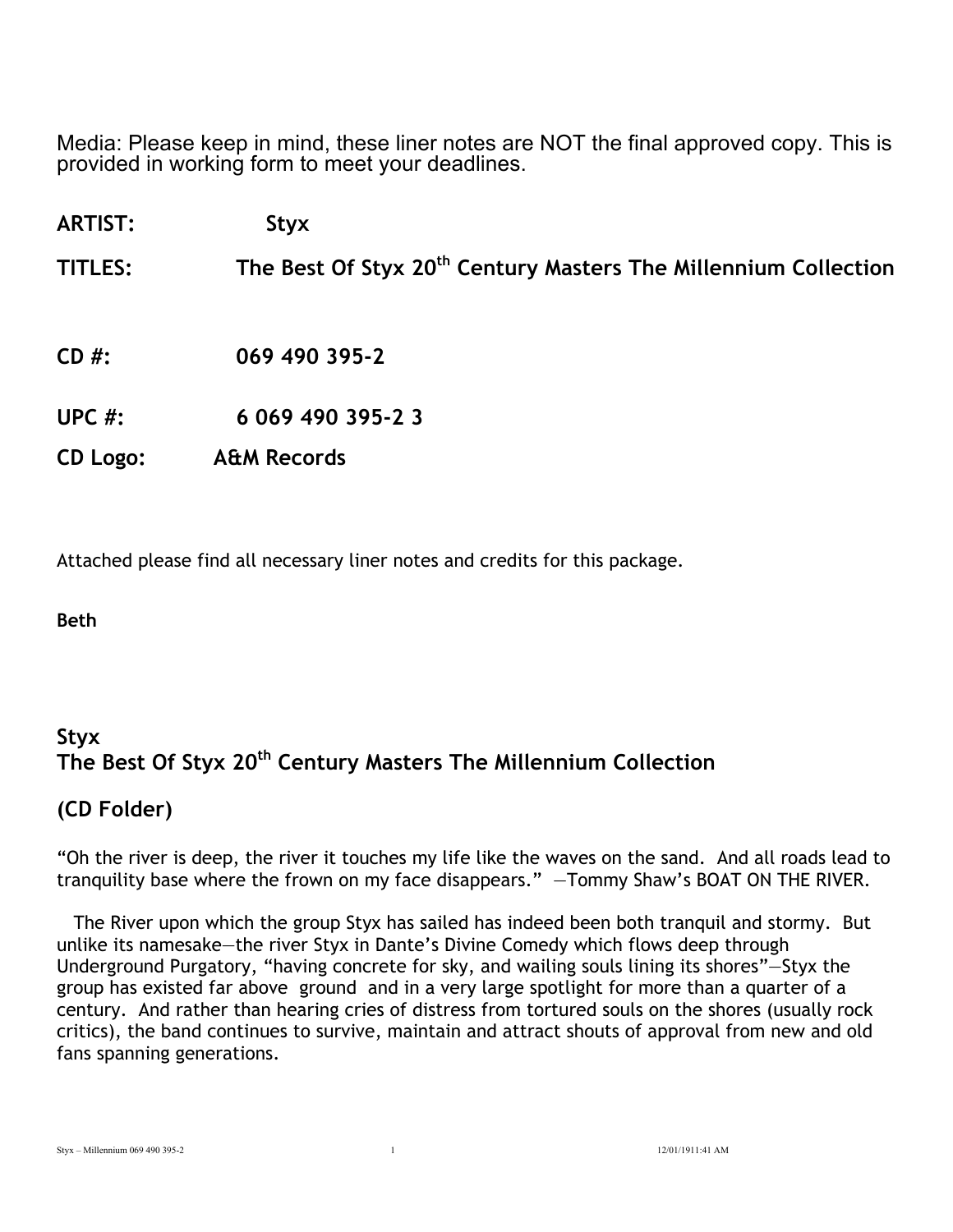Indeed there have been some Styx band changes along the way, but no more than is usual for a band that initially came together in the late Sixties on the streets of Chicago. By now the story is well known. How in 1964 twin brothers John and Chuck Panozzo (guitar and drums respectively), were joined by neighborhood friend Dennis DeYoung on accordion, and eventually several years later by two guitarists, John Curulewski in 1968, James Young in 1970 and commenced playing around Chicago as the TW4 (Tradewinds 4).

 On February 22, 1972 the band signed with RCA-distributed Wooden Nickel Records and became Styx.

 Styx recorded four Wooden Nickel albums which were released between 1972 and 1974 including *Styx*, *Styx II*, *The Serpent Is Rising*, and *Man Of Miracles*. Although initial record sales were meagre, the band was able to survive by playing a continuous series of clubs and halls. But it was Chicago radio station WLS that finally put the band on the airplay map. Having received an amazing amount of requests for a song called "Lady" from *Styx II*, WLS began playing the hell out of the track which eventually led to national airplay and a Gold Record for *Styx II*.

 Less than a year later—Styx would leave Wooden Nickel to sign with Herb Alpert and Jerry Moss's Hollywood-based record label A&M Records.

 In 1975 A&M released *Equinox*, and Styx gained an exciting new singer, songwriter, guitarist, Tommy Shaw, replacing Curulewski, who had left the band just prior to the *Equinox* 200 date national tour. 1976 saw the release of *Crystal Ball*-the album on which Shaw made his recording debut with the band, and also supplied the title track,

 In 1977 Styx released its seventh album, *The Grand Illusion*, which yielded one of the band's most successful singles DeYoung's, "Come Sail Away," which remained on the charts for more than two years and initially sold more than three million copies in the United States and in Canada. *Equinox* in the meantime had already gone platinum, and the band was ready for headliner status and more.

 With the release of *Pieces Of Eight* in 1978 Styx was ready to explode. The singles "Renegade" and "Blue Collar Man," written by Shaw, went Top 10 on the national charts. *Cornerstone*, the band's ninth album released in 1979 would yield one of DeYoung's most popular ballads since "Lady,"—"Babe" dedicated to his wife Suzanne, and the Shaw composition "Boat On The River," which would become an audience favorite in live performances with its soaring harmonies and acoustic instrumentation including accordion!

 *Paradise Theatre* released in 1980 was the first of Styx's total concept albums, and a progenitor for things elaborate, creative and troubling to come. Originally conceived by DeYoung as a musical metaphor for the decline of Seventies America, the artist used Chicago's historic vaudeville theatre—*The Paradise*—as an example of America's decline and neglect. The theatre was built to endure forever, but was torn down in 1958. From the album artwork to the fully staged production including a neon lit replica of *The Paradise* marquee—the staged performances were spectacular with DeYoung's "The Best Of Times," Young's "Snowblind, Shaw's "Too Much Time On My Hands,"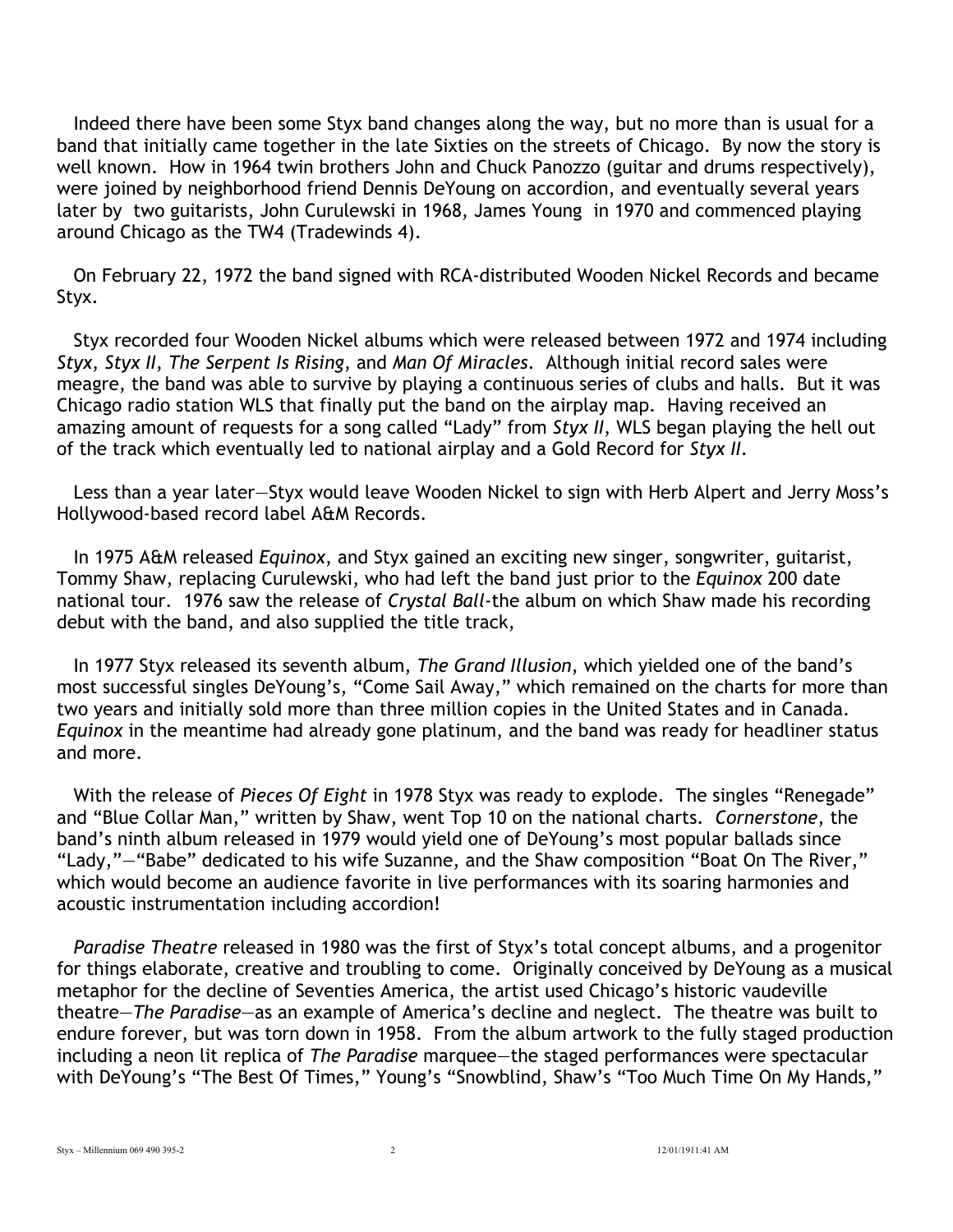and the Shaw/DeYoung/Young collaboration "Rocking The Paradise" emerging as historic additions to the Styx pantheon.

 Continuing in the rock theatre mode, Styx would spend more than six months on its eleventh album *Kilroy Was Here*. *Kilroy..* was conceived as a musical/dramatic fable chronicling the death and resurrection of rock and roll in a future society where dabbling in the creative arts became a crime punishable by death or prison. Breaking from its usual a city a night national tour scheduling—the elaborate stage production of *Kilroy..* was initially booked into a series of legitimate theatres in several cities across the country for several days in a row. With its massive theatrical settings, use of 35mm wide screen projection, and intricate sound and lighting setups, *Kilroy..* was to not only become Styx's spectacular adieu to the fusion of rock and theatre, but one of the band's final A&M studio recordings featuring the original lineup. In keeping with the futuristic/techno/robotic themes of *Kilroy..*—it was only natural that "Mr. Roboto" would end up a hit single, and many years later a backing track for a popular car commercial. Live selections from the *Kilroy Was Here* tour (recorded at the Sanger Theatre in New Orleans) were eventually released in 1983 as a double-live album and laser video disc titled *Caught In The Act*.

 In 1984 main band members unofficially declared a mutual sabattical to pursue independent musical projects. But in 1990 Styx (James Young, Dennis DeYoung, the Panozzo brothers and new guitarist and former singer/songwriter/A&M solo artist Glen Burtnik) recorded and released *Edge Of The Century* and toured extensively in its support. DeYoung's emotional ballad "Show Me The Way" once again landed the band at the top of the carts along with this final studio album for A&M.

 A reunion of sorts happened in 1995 when the band's original lineup, DeYoung, Shaw, Young and the Panozzos, reunited to record a special version of the band's first major hit—"Lady"—for a new A&M *Styx Greatest Hits* package. Its success would lead to a *Styx Greatest Hits, Part 2* to be released in 1996.

 By 1997 Styx, now consisting of DeYoung, Young, Shaw, Chuck Panozzo and drummer Todd Sucherman, had moved to BMG's CMC International Records and released *Return To The Paradise* a double-live album recorded at Chicago's Rosemont Horizon. A studio album, *Brave New World* released in 1999, would mark the departure of DeYoung.

 With the return of Glen Burtnik from the band's *Edge Of The Century* recording, and the addition of Lawrence Gowan (vocals/keyboards), Styx continued to move into new musical areas. Once again the band was playing to sold out venues across the country in its new incarnation. Mixing classic Styx hits with new band members' contributions—Styx would release a live album in 2000 mixing musics with another Chicago musical legend REO Speedwagon (Styx/REO Speedwagon-Arch Allies). A year later *Styx World Live* would reflect the new sound of the band on both classic and new musics by the new band members.

 When asked recently if Styx fans seemed to miss the original band members, James Young candidly admitted: "Hey most of our new fans weren't even born when we first started out, or had our first major chart success. The new and diehard fans remember the songs, not really the personalities. That's what they come to hear—the old songs, and the new songs. No more complex than that."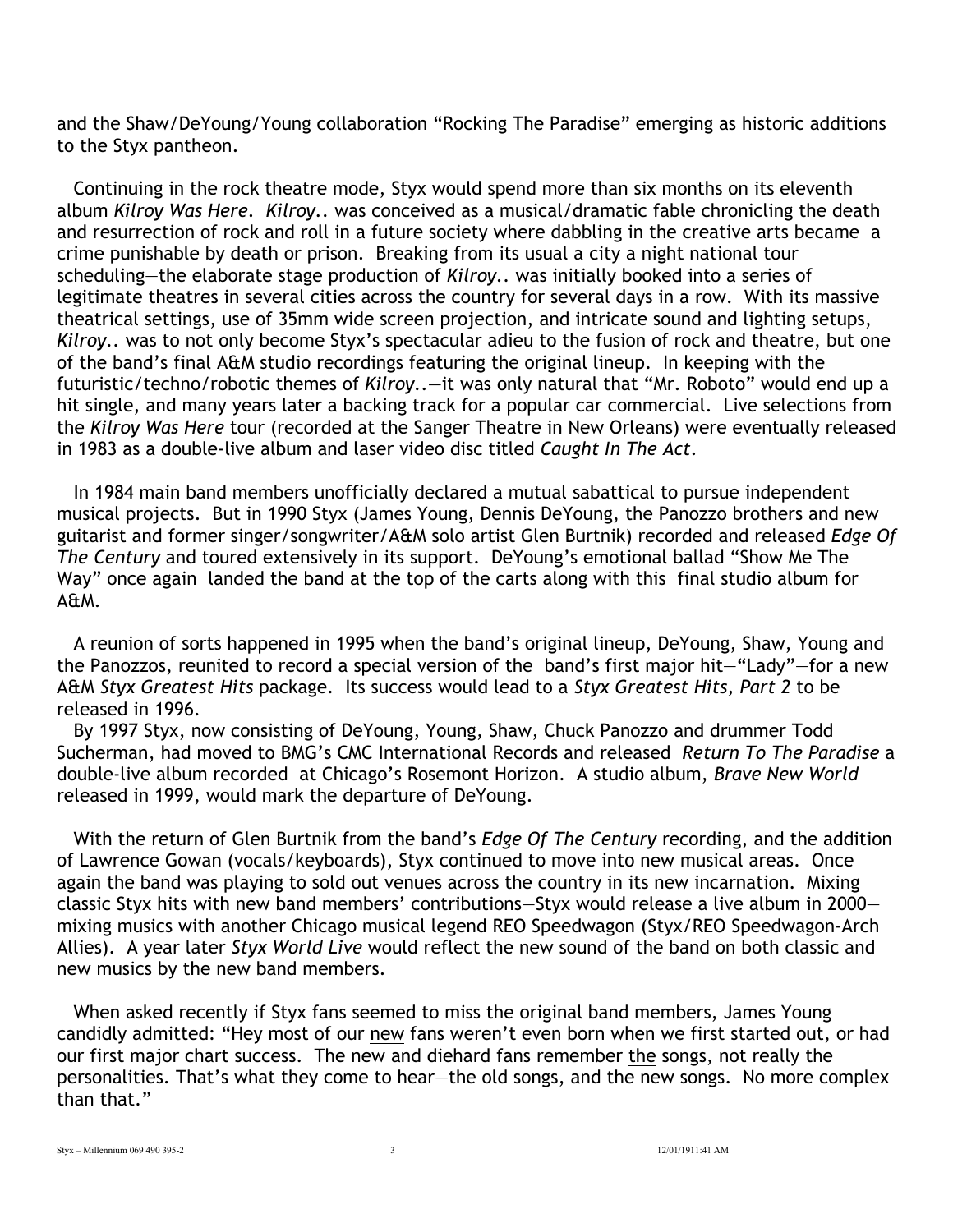Robert H. Garcia March 25, 2002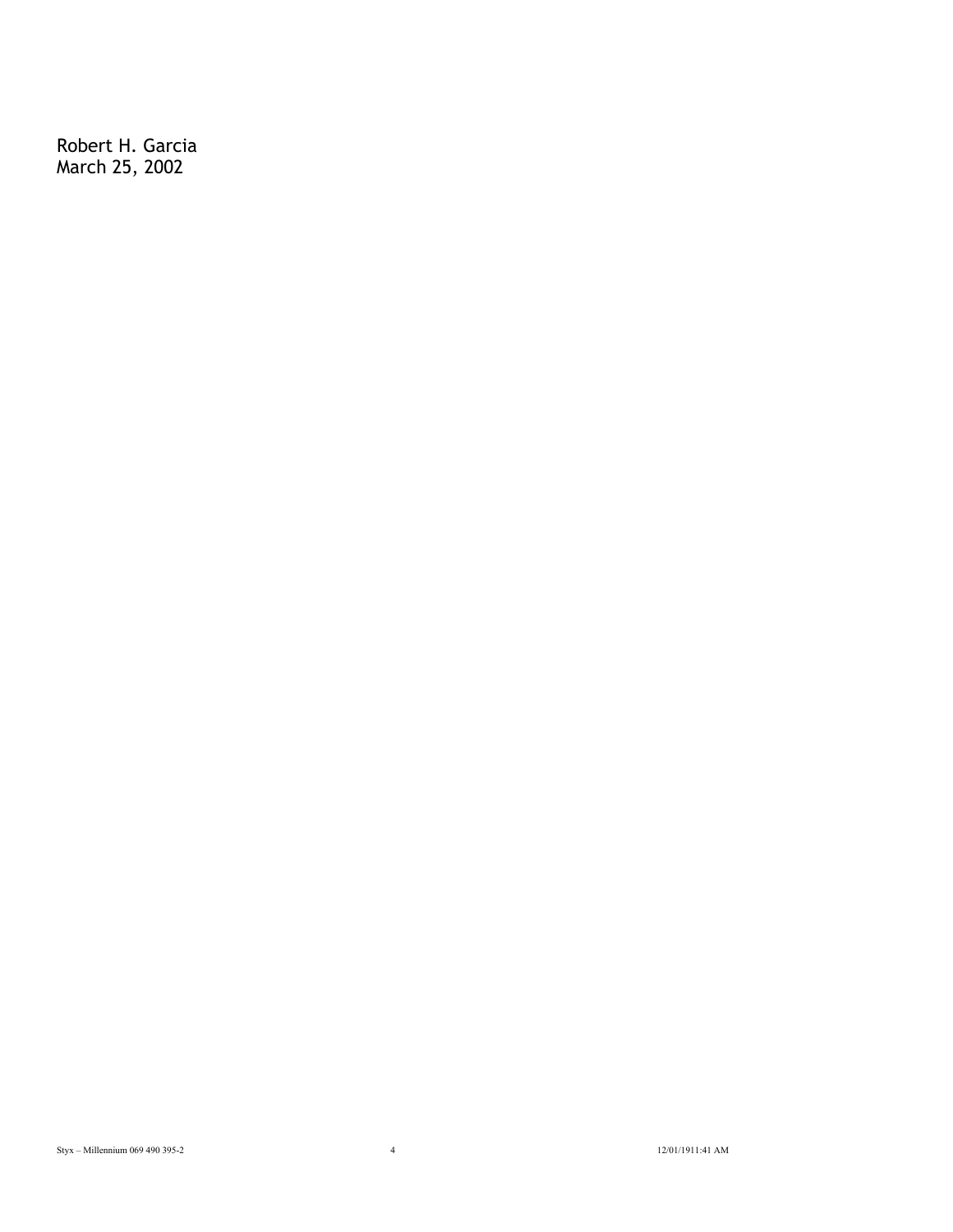### **Styx The Best Of Styx 20th Century Masters The Millennium Collection**

### **(CD Folder)**

- 1. FOOLING YOURSELF (The Angry Young Man) 5.29 (Tommy Shaw) Produced by STYX Taken from the album GRAND ILLUSION, released 1977.
- 2. COME SAIL AWAY 6.07 (Dennis DeYoung) Produced by STYX Taken from the album GRAND ILLUSION, released 1977.
- 3. BLUE COLLAR MAN (LONG NIGHTS) 4.05 (Tommy Shaw) Produced by STYX Taken from the album PIECES OF EIGHT, released 1978.
- 4. LORELEI 3.19 (Dennis DeYoung / James Young) Produced by STYX Taken from the album EQUINOX, released 1975.
- 5. MADEMOISELLE 3.57 (Dennis DeYoung / Tommy Shaw) Produced by STYX Taken from the album CRYSTAL BALL released 1976.
- 6. BABE 4.25 (Dennis DeYoung) Produced by STYX Taken from the album CORNERSTONE, released 1979.
- 7. BOAT ON THE RIVER 3.10 (Tommy Shaw) Produced by STYX Taken from the album CORNERSTONE, released 1979.
- 8. THE BEST OF TIMES 4.17 (Dennis DeYoung) Produced and arranged by STYX Taken from the album PARADISE THEATRE, released 1980.
- 9. TOO MUCH TIME ON MY HANDS 4.31 (Tommy Shaw)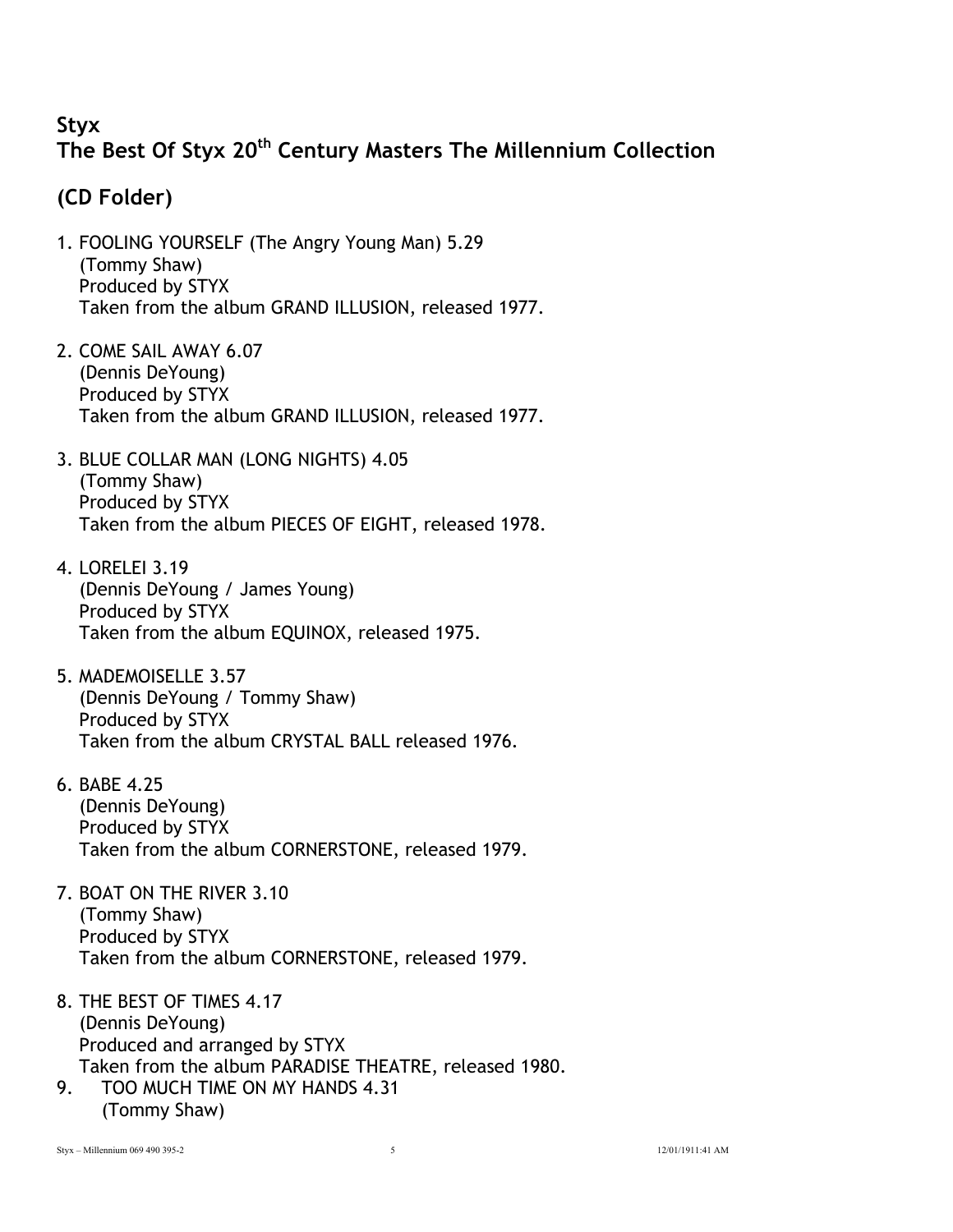Produced and arranged by STYX Taken from the album PARADISE THEATRE, released 1980.

- 10. MR ROBOTO 5.26 (Dennis DeYoung) Produced and arranged by STYX Taken from the album KILROY WAS HERE, released 1983.
- 11. SHOW ME THE WAY 4.35 (Dennis DeYoung) Produced by Dennis DeYoung Taken from the album EDGE OF THE CENTURY, released 1990.

DENNIS DEYOUNG: keyboards, vocals and synthesizers TOMMY SHAW: acoustic and electric guitars, synthesizers and vocals (except LORELEI and SHOW ME THE WAY) JAMES YOUNG: guitars and vocals CHUCK PANOZZO: bass guitar, bass pedals and vocals JOHN PANOZZO: drums, percussion and vocals JOHN CURULEWSKI: guitars, vocals and synthesizers (on LORELEI) GLEN BURTNIK: guitars and vocals (on SHOW ME THE WAY)

Compilation produced by Bill Levenson in association with STYX

Essay by Robert H. Garcia

Mastered by Suha Gur at Universal Mastering Studios—East, New Jersey

Art direction by VARTAN Photography:

Project coordination by Beth Stempel

#### **Also Available by Styx:**

Caught In The Act (2 cd's) 750 216 514-2) Cornerstone (750 213 239-2) Crystal Ball (750 213 218-2) Edge Of The Century (750 215 327-2) Equinox (750 213 217-2) Greatest Hits (314 540 387-2) Greatest Hits Part 2 (314 540 550-2) Kilroy Was Here (750 213 734-2)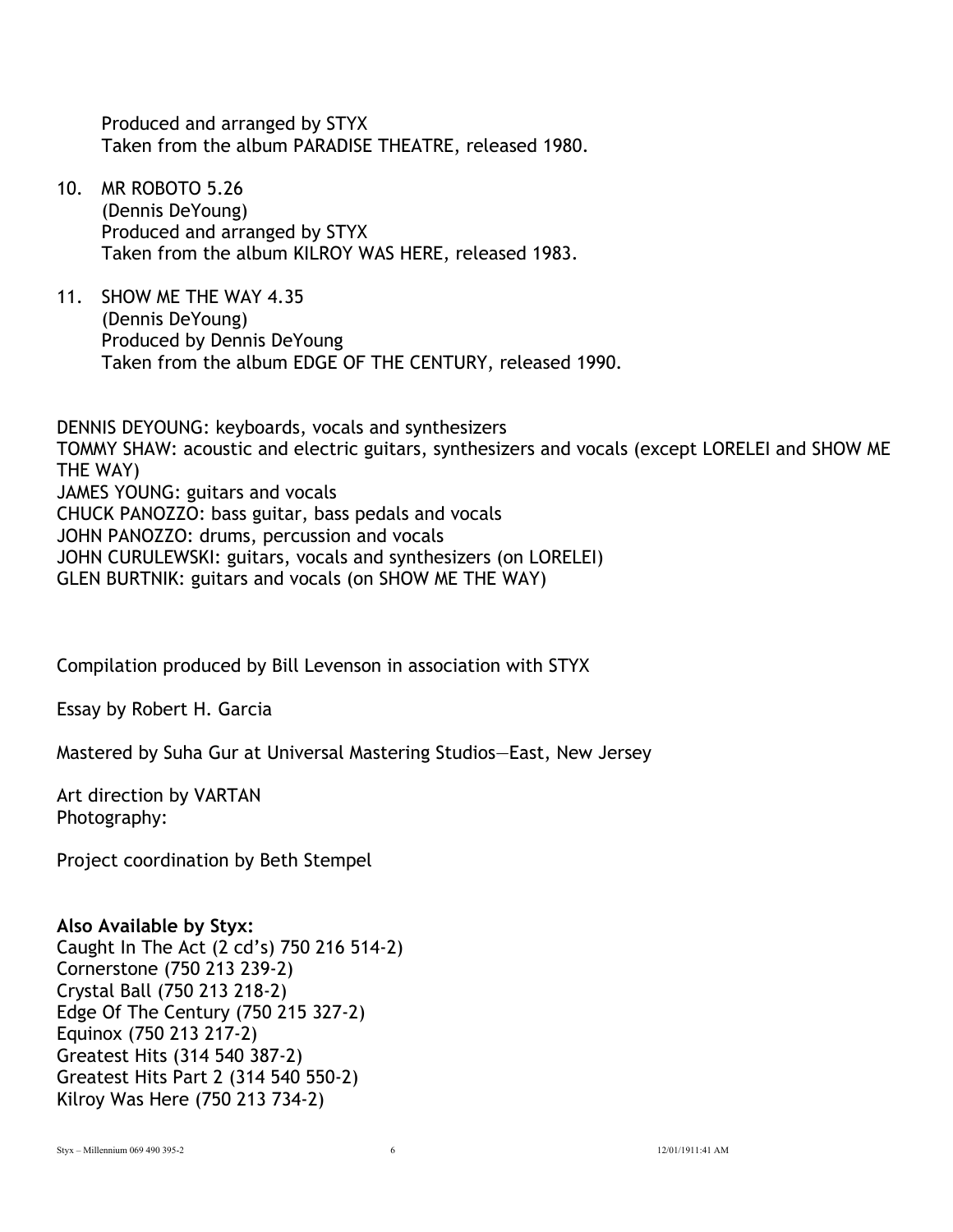Paradise Theatre (750 213 240-2) Pieces Of Eight (750 213 224-2) The Grand Illusion (750 213 223-2)

#### The Best Of...20<sup>th</sup> Century Masters/The Millennium Collections Also Available:

Joe Jackson (069 490 775-2) Joe Cocker (314 541 606-2) Extreme (069 493 165-2) The Flying Burrito Brothers (069 493 056-2) Head East (069 490 875-2) 38 Special (069 490 561-2) Humble Pie (069 490 734-2) The Tubes (069 490 766-2) Robert Palmer (314 546 556-2) Steve Winwood (314 564 791-2) The Fixx (088 112 368-2) Glenn Frey (088 112 359-2) Joe Walsh (088 112 231-2) Lynyrd Skynyrd (MCAD-11941)

A&M Records logo © 2002 A&M Records 069 490 395-2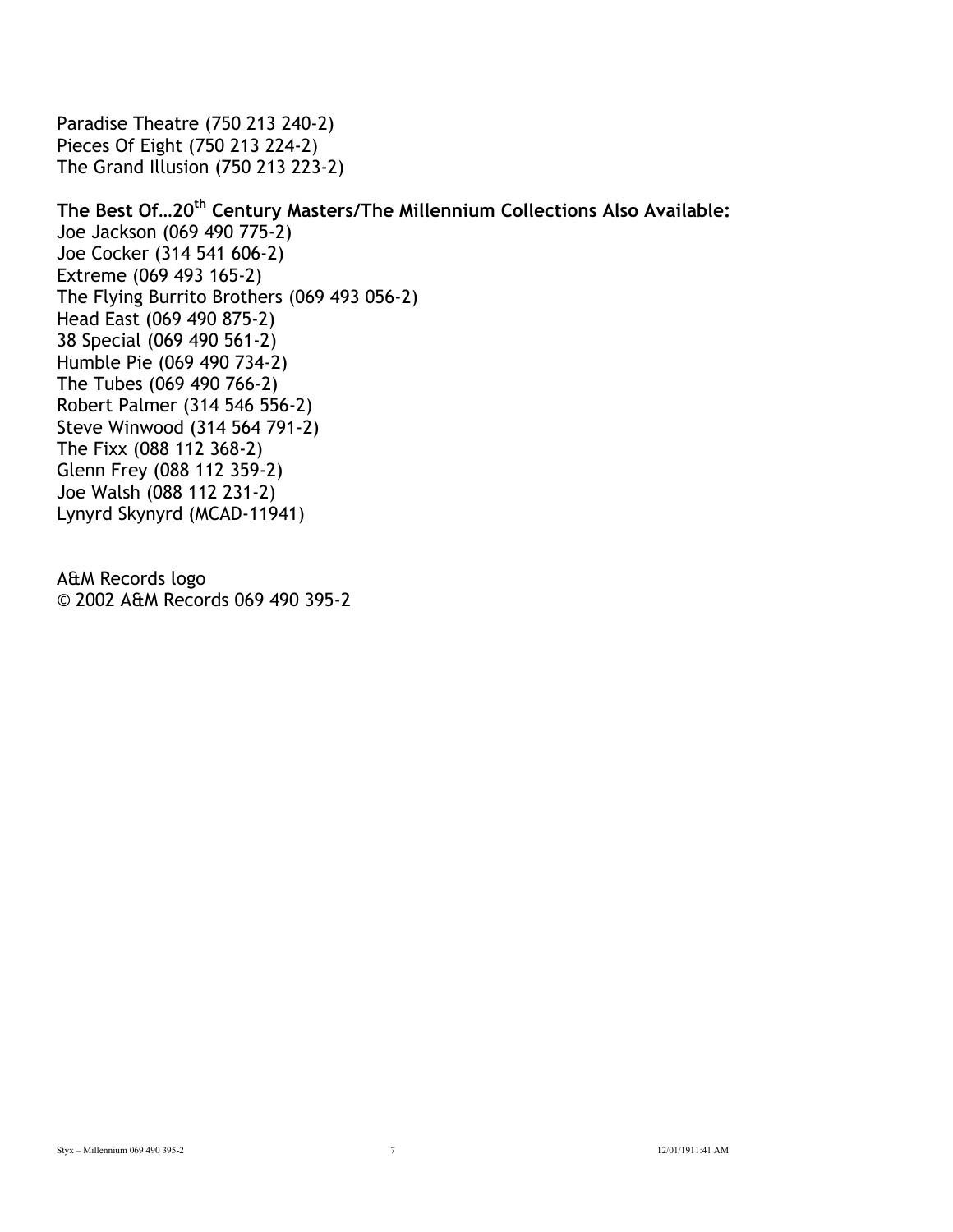## **(CD Label)**

## **Styx**

20<sup>th</sup> Century Masters / The Millennium Collection

A&M Records logo ! © 2002 A&M Records 069 490 395-2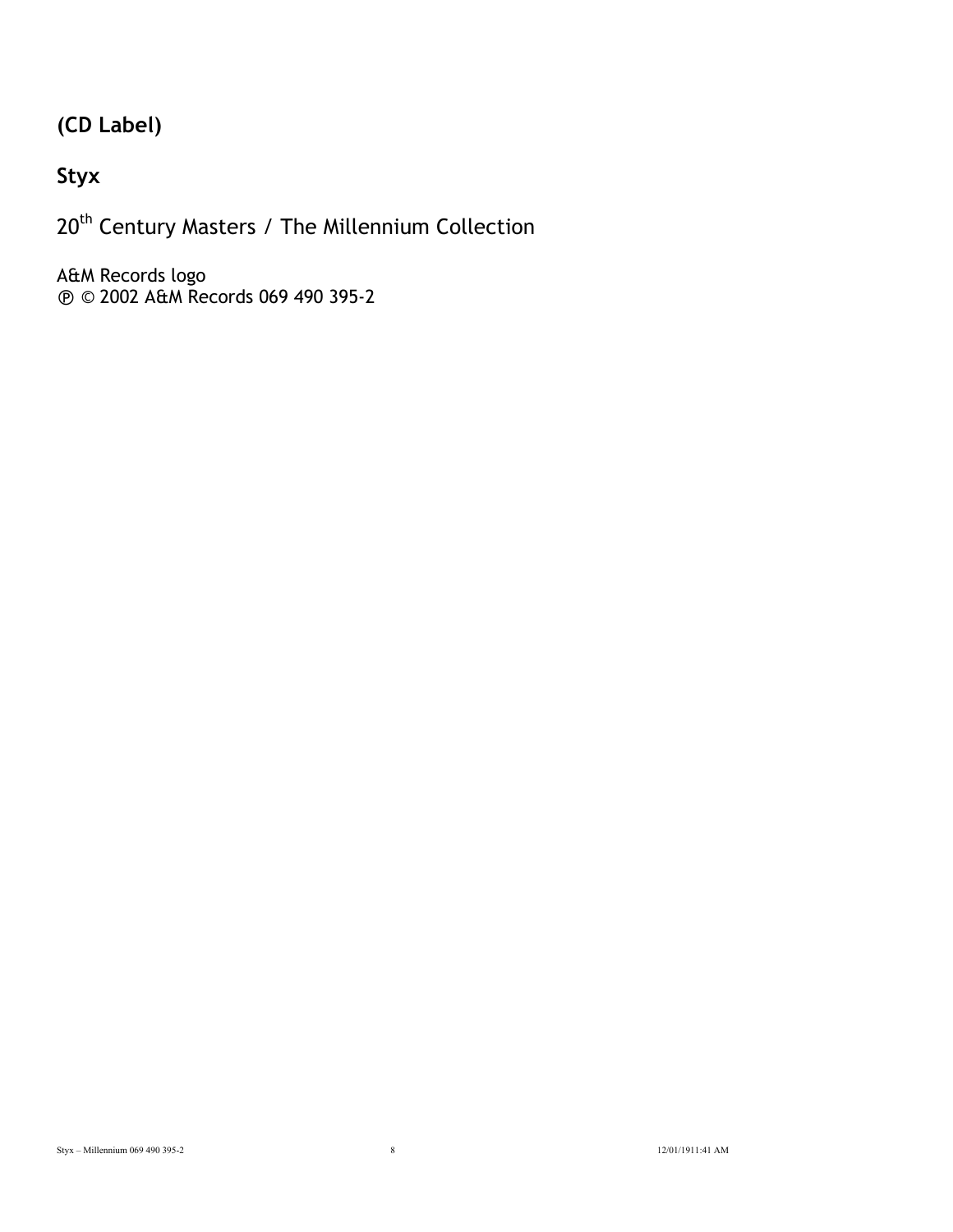# **(CD Spine)**

A&M Records logo The Best Of Styx 20<sup>th</sup> Century Masters The Millennium Collection 069 490 395-2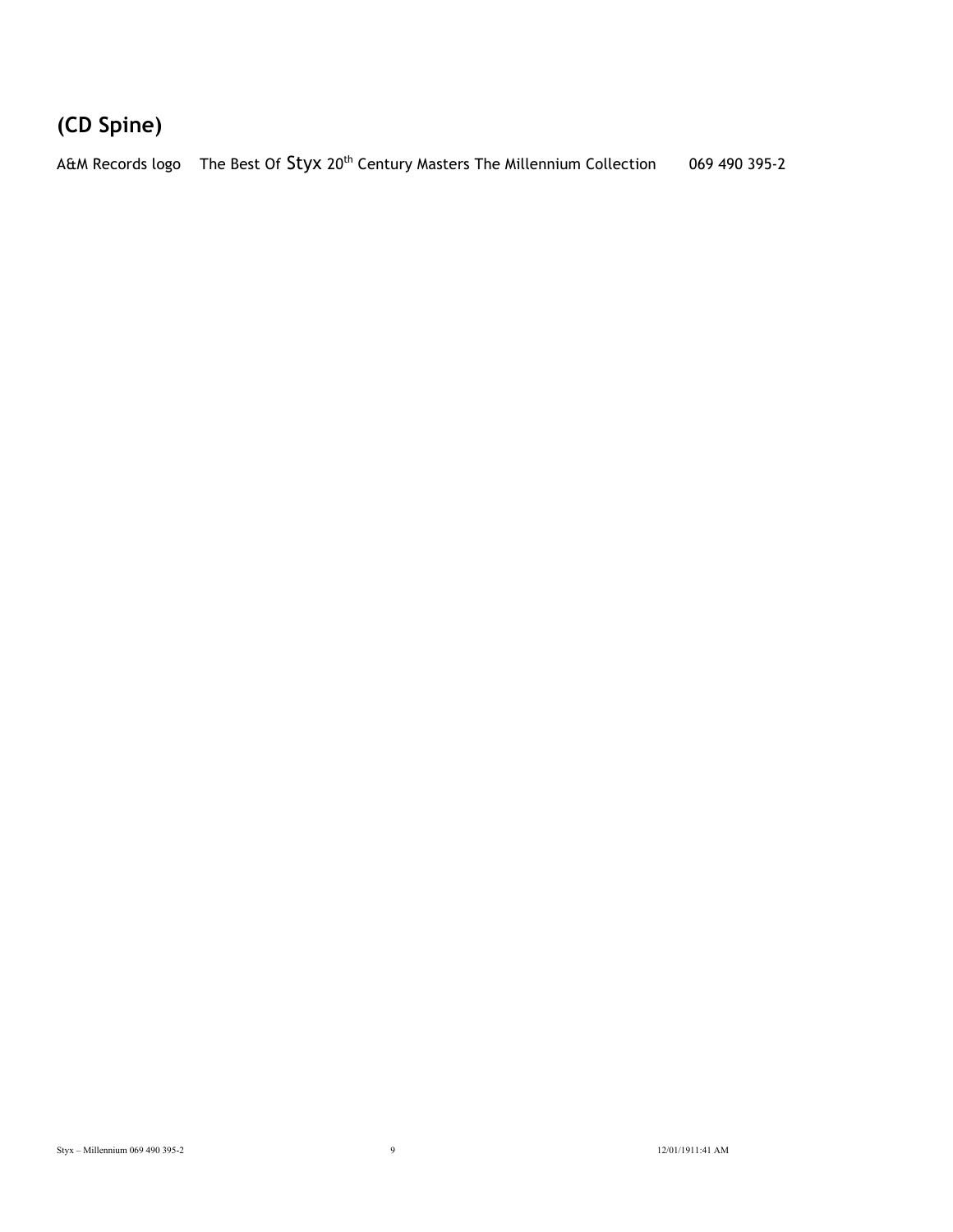### **(CD Inlay)**

- 1. FOOLING YOURSELF (The Angry Young Man) 5.29
- 2. COME SAIL AWAY 6.07
- 3. BLUE COLLAR MAN (LONG NIGHTS) 4.05
- 4. LORELEI 3.19
- 5. MADEMOISELLE 3.57
- 6. BABE 4.25
- 7. BOAT ON THE RIVER 3.10
- 8. THE BEST OF TIMES 4.17
- 9. TOO MUCH TIME ON MY HANDS 4.31
- 10. MR ROBOTO 5.26
- 11. SHOW ME THE WAY 4.35

Bar Code: 6 069 490 395-2 3

#### A&M Records logo A Universal Music Company www.universalchronicles.com

! © 2002 A&M Records 2220 Colorado Avenue, Santa Monica, CA 90404 – U.S.A. Distributed by Universal Music & Video Distribution, Corp. Warning: All rights reserved. Unauthorized duplication is a violation of applicable laws. 069 490 395-2